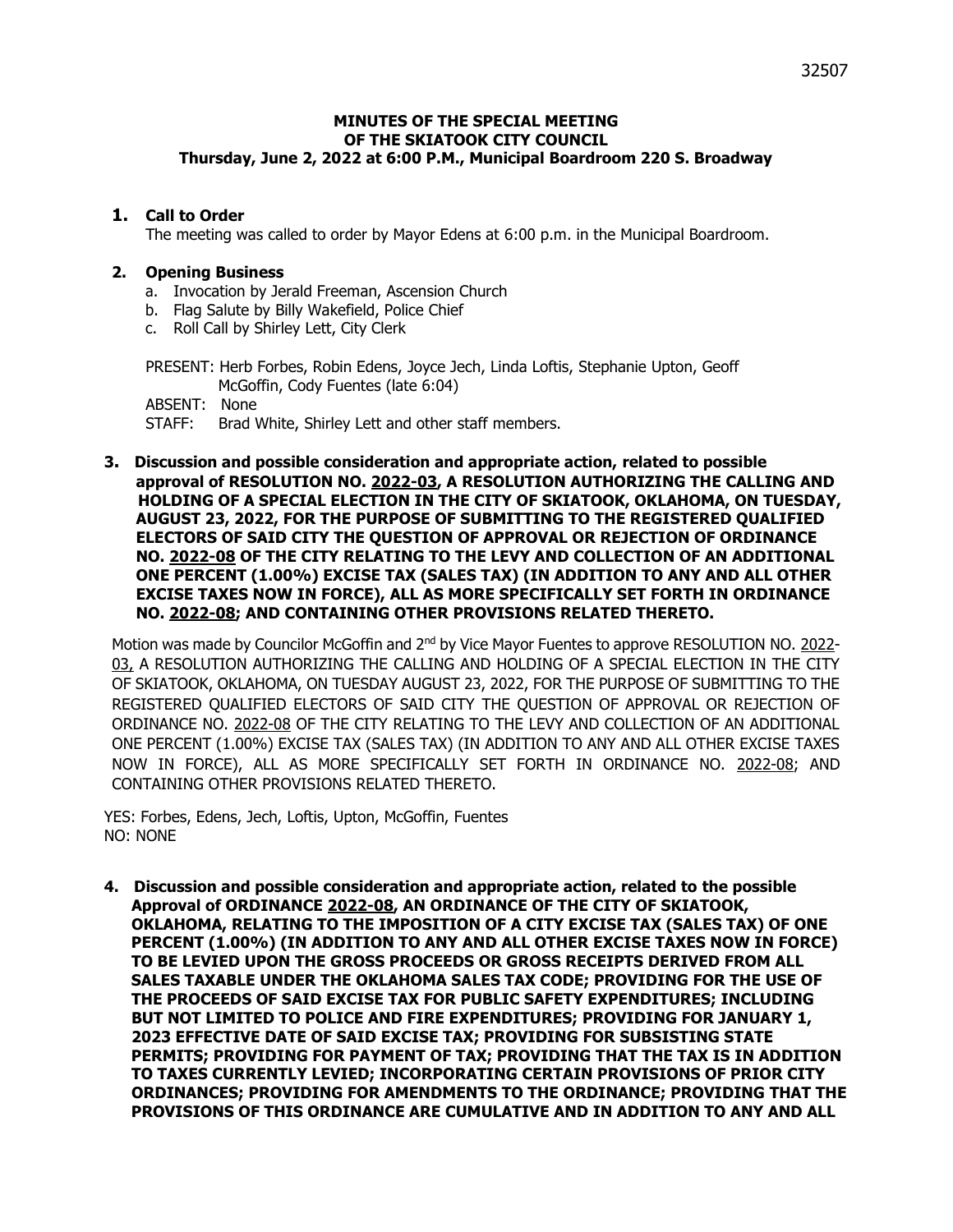### **TAXING PROVISIONS OF OTHER CITY ORDINANCES; PROVIDING FOR SEVERABILITY OF PROVISIONS; AND CONTINUING OTHER PROVISIONS RELATED THERETO.**

Motion was made by Councilor McGoffin and  $2<sup>nd</sup>$  by Councilor Upton to approve ORDINANCE 2022-08, AN ORDINANCE OF THE CITY OF SKIATOOK, OKLAHOMA, RELATING TO THE IMPOSITION OF A CITY EXCISE TAX (SALES TAX) OF ONE PERCENT (1.00%) (IN ADDITION TO ANY AND ALL OTHER EXCISE TAXES NOW IN FORCE) TO BE LEVIED UPON THE GROSS PROCEEDS OR GROSS RECEIPTS DERIVED FROM ALL SALES TAXABLE UNDER THE OKLAHOMA SALES TAX CODE; PROVIDING FOR THE USE OF THE PROCEEDS OF SAID EXCISE TAX FOR PUBLIC SAFETY EXPENDITURES; INCLUDING BUT NOT LIMITED TO POLICE AND FIRE EXPENDITURES; PROVIDING FOR JANUARY 1, 2023 EFFECTIVE DATE OF SAID EXCISE TAX; PROVIDING FOR SUBSISTING STATE PERMITS; PROVIDING FOR PAYMENT OF TAX; PROVIDING THAT THE TAX IS IN ADDITON TO TAXES CURRENTLY LEVIED; INCORPORATING CERTAIN PROVISIONS OF PRIOR CITY ORDINANCES; PROVIDING FOR AMENDMENTS TO THE ORDINANCE; PROVIDING THAT THE PROVISIONS OF THIS ORDINANCE ARE CUMULATIVE AND IN ADDITION TO ANY AND ALL TAXING PROVISIONS OF OTHER CITY ORDINANCES; PROVIDING FOR SERVERABILITY OF PROVISIONS; AND CONTINUING OTHER PROVISIONS RELATED THERETO.

YES: Forbes, Edens, Jech, Loftis, Upton, McGoffin, Fuentes NO: NONE

#### **5. Discussion and possible consideration and appropriate action, related to the requisition to Purchase 16 portable radios from BTM Wireless, INC, for Skiatook Police Department in the Amount of \$39,140.00**

Motion was made by Councilor Forbes and 2<sup>nd</sup> by Councilor Vice Mayor Fuentes to approve the purchase of 16 radios from BTM Wireless, INC, for Skiatook Police Department in the amount of \$39,140.00.

YES: Forbes, Edens, Jech, Loftis, Upton, McGoffin, Fuentes NO: NONE

#### **6. Discussion and possible consideration and appropriate action, relate to increased costs for Medical Insurance, Delta Dental, and VSP vision coverages for 2022-2023. (Presented by Brandon Bartee, Ameribank broker)**

Motion was made by Councilor Upton and 2<sup>nd</sup> by Councilor Forbes to approved the increased costs for Medical Insurance, Delta Dental, and VSP vision coverages for 2022-2023.

YES: Forbes, Edens, Jech, Loftis, Upton, McGoffin, Fuentes NO: NONE

#### **7. Discussion regarding the approval of the contract with Skiatook Chamber of Commerce for the Term July 1, 2022 – June 20, 2023.**

Motion was made by Councilor Forbes and 2<sup>nd</sup> by Councilor Loftis to approve the contract with Skiatook Chamber of Commerce for the term July 1, 2022- June 20, 2023.

YES: Forbes, Edens, Jech, Loftis, Upton, McGoffin, Fuentes NO: NONE

**8. Discussion and possible consideration and appropriate action, related to the approval of Resolution No. 2022-05, A RESOLUTION PROVIDING FOR THE ADOPTION OF AN ANNUAL OPERATING BUDGET FOR THE GENERAL FUND AND OTHER FUNDS AS ESTABLISHED BY THE SKIATOOK CITY COUNCIL FOR THE 2022-2023 FISCAL YEAR: CLASSIFYING REVENUES FOR EACH FUND; ESTABLISHING LEVELS OF EXPENDITURES BY CLASSIFICATION AS PROVIDED**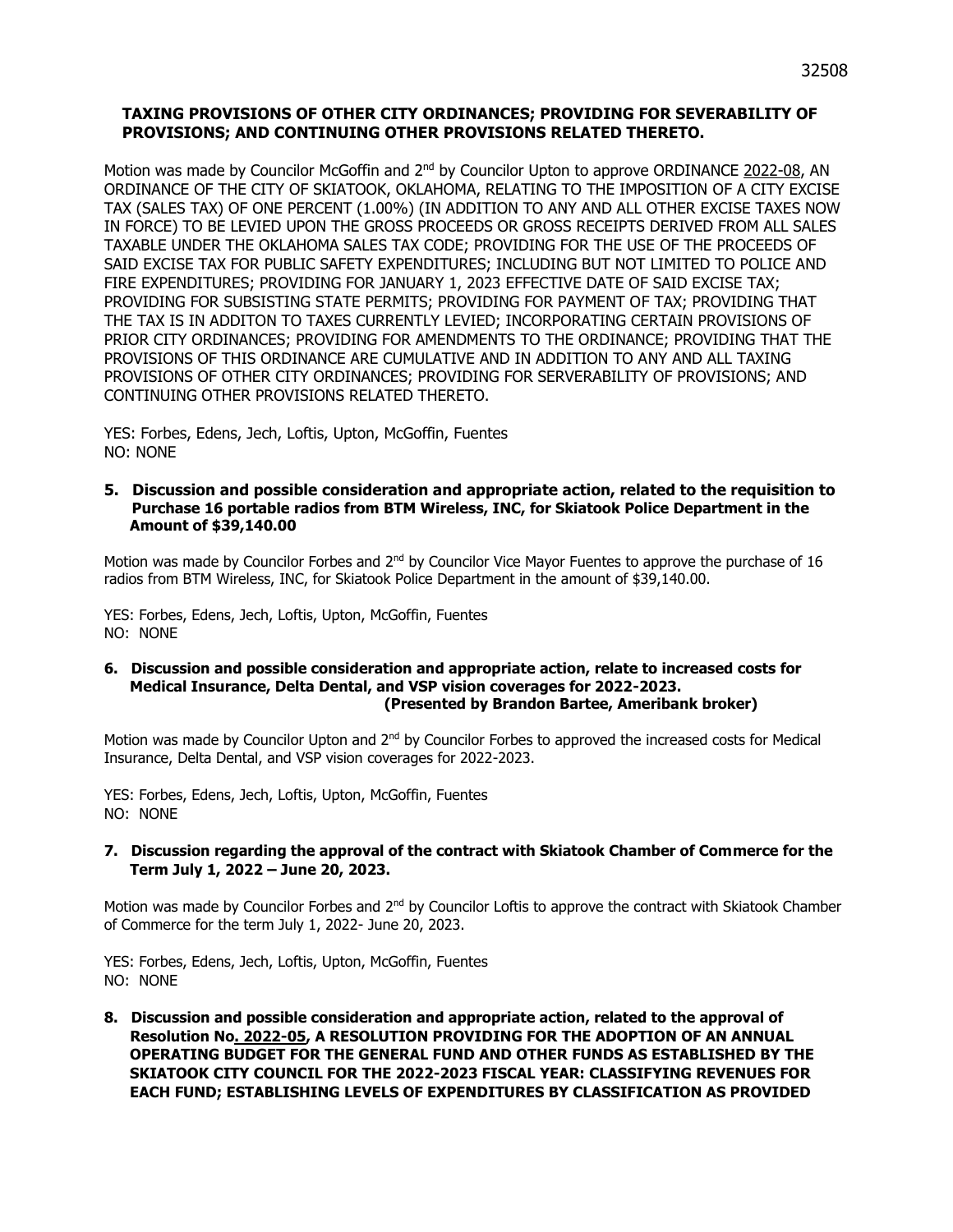### **BY STATUTE; AND ESTABLISHING AN EFFECTIVE DATE.**

Motion was made by Councilor McGoffin and 2<sup>nd</sup> by Vice Mayor Fuentes to approve Resolution No. 2022-05, A RESOLUTION PROVIDING FOR THE ADOPTION OF AN ANNUAL OPERATING BUDGET FOR THE GENERAL FUND AND OTHER FUNDS AS ESTABLISHED BY THE SKIATOOK CITY COUNCIL FOR THE 2022-2023 FISCAL YEAR: CLASSIFYING REVENUES FOR EACH FUND; ESTBLISHING LEVELS OF EXPENDITURES BY CLASSIFICATION AS PROVIDED BY STATUTE; AND ESTABLISHING AN EFFECTIVE DATE.

YES: Forbes, Edens, Jech, Loftis, Upton, McGoffin, Fuentes NO: NONE

### **9. Adjournment**

Motion was made by Councilor Forbes and 2<sup>nd</sup> by Councilor Loftis to adjourn.

YES: Forbes, Edens, Jech, Loftis, Upton, McGoffin, Fuentes NO: NONE

Robin Edens, Mayor Stephanie Upton, Councilor

**Cody Fuentes, Vice Mayor Cody Fuentes, Vice Mayor** Joyce Jech, Councilor

Linda Loftis, Councilor

Shirley Lett, City Clerk Geoff McGoffin, Councilor

Date Minutes Approved: The Minutes Approved: The Minutes Approved: The Minutes Approved: The Minutes of Minutes Approved: The Minutes of Minutes Approved: The Minutes of Minutes Approved: The Minutes of Minutes Approved: T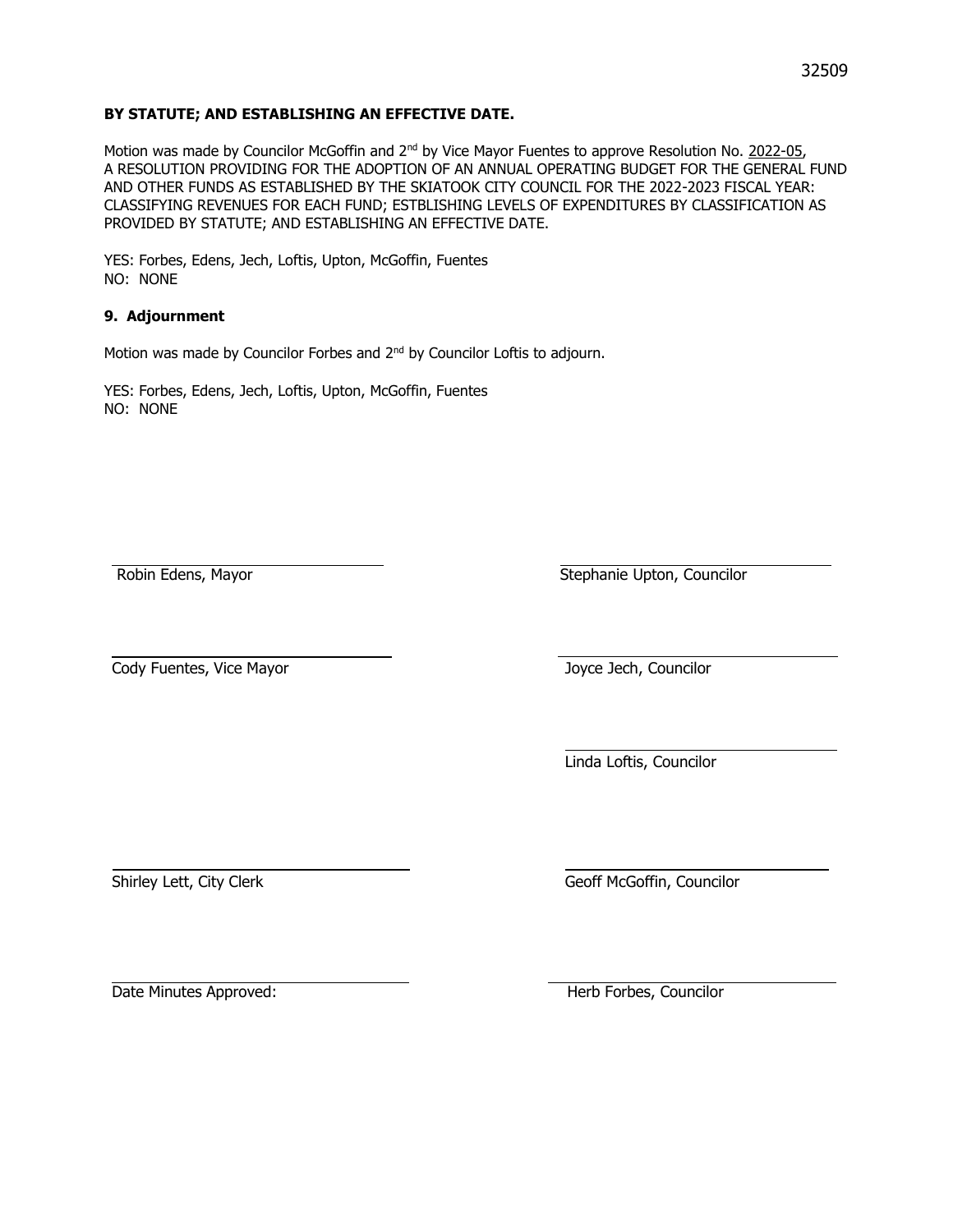# **MINUTES OF THE SKIATOOK PUBLIC WORKS AUTHORITY THURSDAY, JUNE 2, 2022 6:37 P.M., MUNICIPAL BOARDROOM DIRECTLY FOLLOWING THE ADJOURNMENT OF THE CITY COUNCIL**

**1.** Call to Order

The meeting was called to order by Chairman Edens at 6:37 pm in the Municipal Boardroom.

- **2.** Roll Call PRESENT: Herb Forbes, Robin Edens, Linda Loftis, Stephanie Upton, Cody Fuentes, Geoff McGoffin, Joyce Jech
	- STAFF: Brad White, Shirley Lett, and other staff members.

#### **3. Discussion and possible consideration and appropriate action, related to the approval RESOLUTION NO. 2022-04, A RESOLUTION APPROVING A PROFESSIONAL SERVICES AGREEMENT FOR BOND COUNSEL AND ISSUER COUNSEL SERVICES, AND CONTAINING OTHER PROVISIONS RELATED THERETO.**

Motion was made by Trustee McGoffin and 2<sup>nd</sup> by Trustee Upton to approve RESOLUTION 2022-04, A RESOLUTION APPROVING A PROFESSIONAL SERVICES AGREEMENT FOR BOND COUNSEL AND ISSUER COUNSEL SERVICES; AND CONTAINING OTHER PROVISIONS RELATED THERETO.

YES: Forbes, Edens, Jech, Loftis, Upton, McGoffin, Fuentes NO: NONE

**4. Discussion and possible consideration and appropriate action, related to the approval of RESOLUTION NO. 2022-06, A RESOLUTION PROVIDING FOR THE ADOPTION OF AN ANNUAL OPERATING BUDGET FOR THE SKIATOOK PUBLIC WORKS AUTHORITY FOR THE 2022-2023 FISCAL YEAR; CLASSIFYING REVENUES FOR EACH FUND; ESTABLISHING LEVELS OF EXPENDITURES BY CLASSIFICATION AS PROVIDED BY STATUTE; AND ESTABLISHING AN EFFECTIVE DATE.**

Motion was made by Trustee Forbes and 2<sup>nd</sup> by Trustee McGoffin to approve RESOLUTION 2022-06, A RESOLUTION PROVIDING FOR THE ADOPTION OF AN ANNUAL OPERATING BUDGET FOR THE SKIATOOK PUBLIC WORKS AUTHORITY FOR THE 2022-2023 FISCAL YEAR; CLASSIFYING REVENUES FOR EACH FUND; ESTABLISHING LEVELS OF EXPENDITURES BY CLASSIFICATION AS PROVIDED BY STATUTE; AND ESTABLISHING AN EFFECTIVE DATE.

YES: Forbes, Edens, Jech, Loftis, Upton, McGoffin, Fuentes NO: NONE

#### **5. Discussion and possible consideration and appropriate action, related to increased costs For Medical Insurance, Delta Dental, and VSP vision coverages for 2022-2023. (Presented by Brandon Bartee, Ameribank broker)**

Motion was made by Vice Chairman Fuentes and  $2<sup>nd</sup>$  by Trustee Upton to approve increased costs For Medical Insurance, Delta Dental, and VSP vision coverages for 2022-2023.

YES: Forbes, Edens, Jech, Loftis, Upton, McGoffin, Fuentes NO: NONE